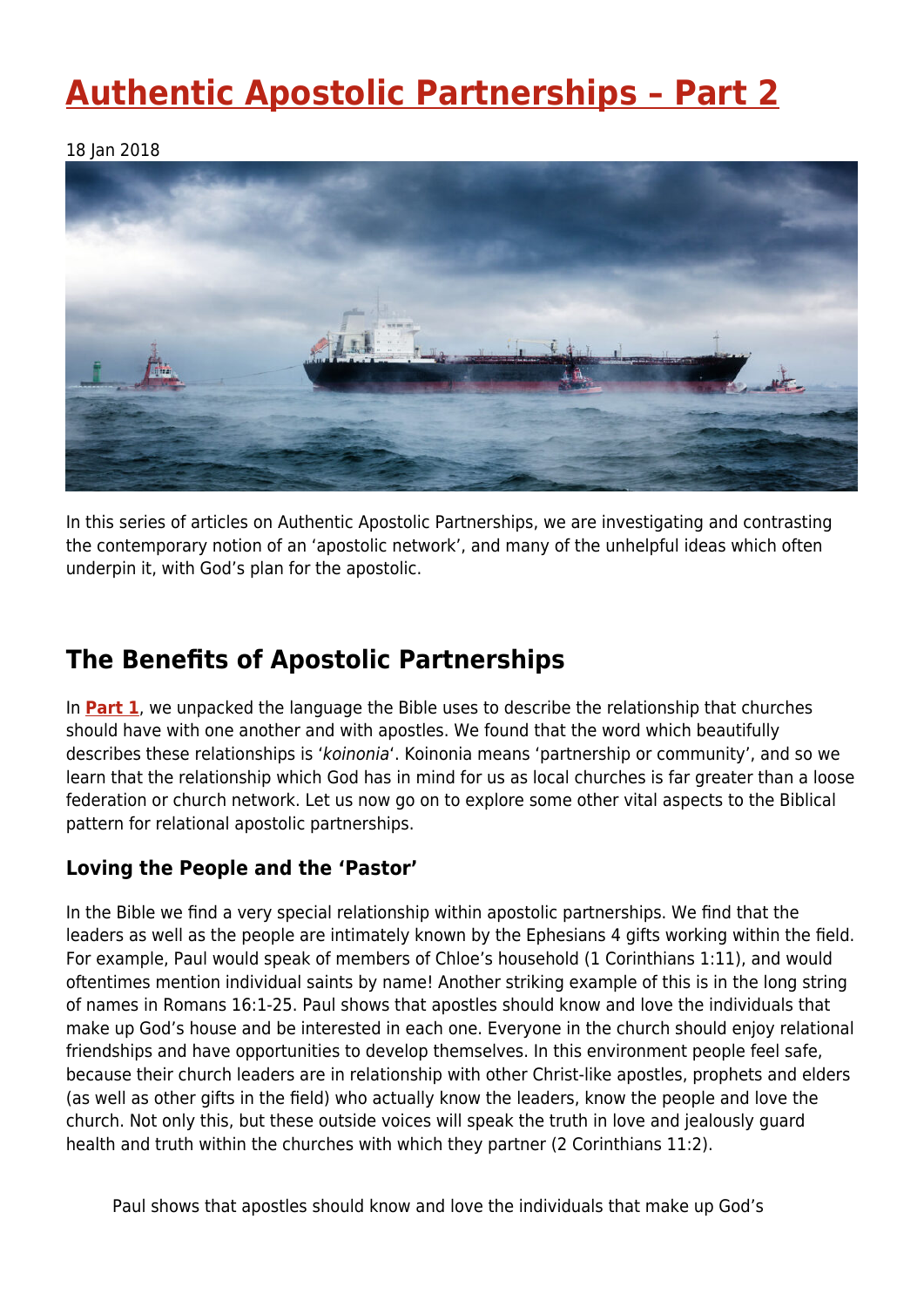house and be interested in each one.

The tendency in apostolic networks can be that only pastors and a few select leaders enjoy relational friendships and opportunities to develop themselves outside of the local church. It is the select few who learn from other leaders, are exposed to new ideas and are blessed by other fruitful gifts within the field.

### **Serving for Free or for A Fee?**

In apostolic partnerships, love should be the motivation for those who come and serve the church. The leaders in the New Testament were willing to pay their own way to go and serve, whether they were blessed financially or helped to pay for their ticket or not. In networks, there is sometimes a fee or a list of expectations placed upon the local churches to bless the preacher who comes in.

The leaders in the New Testament were willing to pay their own way to go and serve

### **The Antibody or The Virus?**

God's vision is that apostles and other Ephesians 4 gifts work skillfully to place Christ in the foundation of every part of the church. Apostles and teachers should speak out to warn churches of dangerous doctrines and fads (Titus 1:10-15) and use the Scriptures to show local elders how to avoid these pitfalls. They should help the churches negotiate the strong storms that blow against them. Their role is also to help churches deal with internal problems, relational breakdowns, faulty premises, and unbalanced or false doctrines. They should not be afraid to speak out about and even to name dangerous, destructive doctrines as they help the churches negotiate their way through whatever is thrown at them. Apostles provide antibodies for the minds of those in partnership with them by carefully illuminating how new fads can be destructive. In this they immunise the church against dangerous thought patterns and doctrines.

Apostles provide antibodies for the minds of those in partnership with them by carefully illuminating how new fads can be destructive.

The tendency within networks is for the latest winds of doctrine and the newest fads to sweep through churches like a wildfire. When apostles are not helping to build correctly, the newest programme or system to guarantee church growth can easily displace the authentic, 'every person is a priest' kind of Christianity. Many of the 'grow your church' fads promote the kind of church growth that draws a crowd, but does not necessarily grow a healthy church. In networks, there can be an 'anything goes' mentality. There is a false sense of security in thinking that as long as Christ is preached, churches can be left to themselves to deal with their issues and problems.

Read **[Part 3](https://www.archive.four12global.com/articles/theology/authentic-apostolic-partnerships-part-3/)** of the 'Authentic Apostolic Partnerships' series if you have found this article helpful and would like to find out more about God's architecture for healthy churches.